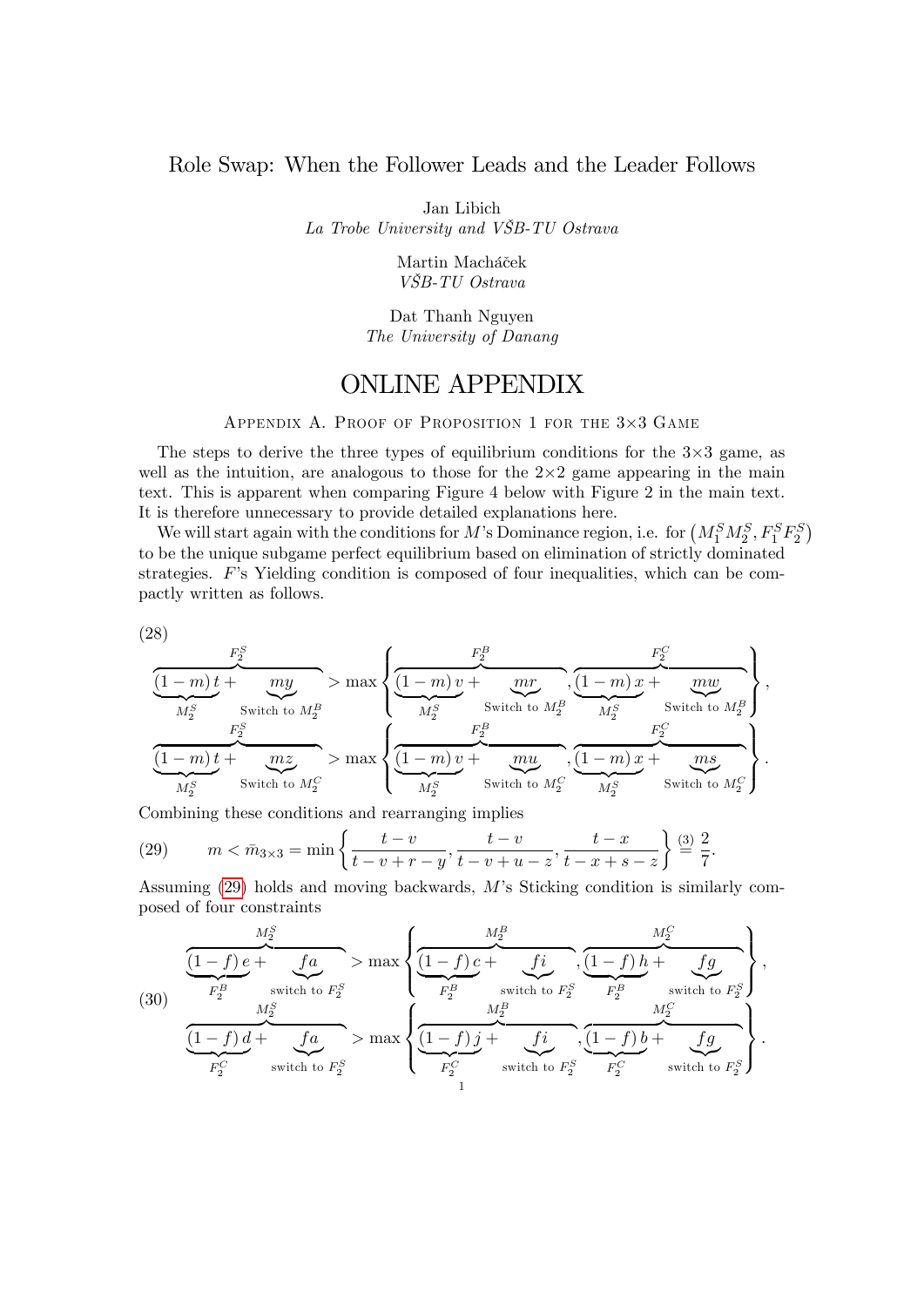They can be rearranged into

<span id="page-1-0"></span>(31) 
$$
f > \max \left\{ \frac{c-e}{a-i+c-e}, \frac{b-d}{a-g+b-d} \right\} \stackrel{(3)}{=} \frac{3}{8}.
$$

Finally, assuming  $(31)$  is satisfied, M's Contest condition can be expressed as

(32)  
\n
$$
\frac{M_1^S M_2^S}{F_1^B \text{ as can't revise}} + f a \gt \frac{M_1^B M_2^B}{F_1^B},
$$
\n
$$
\frac{M_1^S M_2^S}{F_1^B \text{ as can't revise}} + f a \gt \frac{M_1^C M_2^C}{F_1^C}
$$
\n
$$
\frac{(1-f) d}{F_1^C \text{ as can't revise}} + f a \gt \frac{M_1^C M_2^C}{F_1^C}.
$$

After some manipulations we obtain

<span id="page-1-1"></span>(33) 
$$
f > \hat{f}_{3\times 3} = \max\left\{\frac{c-e}{a-e}, \frac{b-d}{a-d}\right\} \stackrel{(3)}{=} \frac{3}{5}.
$$

It is apparent that like in the  $2\times 2$  game reported in the main text, in the  $3\times 3$  game the Contest condition in [\(33\)](#page-1-1) is stronger than the Sticking condition in [\(31\)](#page-1-0) for all general parameter values. This means that the necessary and sufficient conditions for  $M$ 's Dominance region are jointly  $(29)$  and  $(33)$ .

The analogous circumstances for F's Dominance region, namely  $M$ 's Yielding and F's Contest conditions, can again be derived by symmetry

(34) 
$$
f < \bar{f}_{3\times 3} = \min\left\{\frac{c-e}{c-e+a-i}, \frac{c-e}{c-e+d-j}, \frac{c-h}{c-h+b-j}\right\} \stackrel{(3)}{=} \frac{2}{7}, \text{ and}
$$

$$
m > \hat{m}_{3\times 3} = \max\left\{\frac{t-v}{r-v}, \frac{s-u}{r-u}\right\} \stackrel{(3)}{=} \frac{3}{5}.
$$

This completes the proof of Proposition 1 for the  $3\times3$  game.

## APPENDIX B. PROOF OF PROPOSITION 2 FOR THE 3×3 GAME

Using the same logic as in the  $2\times 2$  Battle of the sexes, in the  $3\times 3$  version the condition for M to secure his preferred outcome despite being the Stochastic follower is

$$
\hat{f}_{3\times 3} = \max\left\{\frac{c-e}{a-e}, \frac{b-d}{a-d}\right\} < \bar{m}_{3\times 3} = \min\left\{\frac{t-v}{t-v+r-y}, \frac{t-v}{t-v+u-z}, \frac{t-x}{t-x+s-z}\right\}.
$$

Analogously, for  $F$  this occurs if

$$
\hat{m}_{3\times 3} = \max\left\{\frac{t-v}{r-v}, \frac{s-u}{r-u}\right\} < \bar{f}_{3\times 3} = \min\left\{\frac{c-e}{c-e+a-i}, \frac{c-e}{c-e+d-j}, \frac{c-h}{c-h+b-j}\right\}.
$$

To offer a numerical example, consider the specific payoffs in  $(3)$  and change the female's  $(B, B)$  payoff from  $r = 5$  to  $r = 11$ . This implies  $\hat{m}_{3\times 3} = \frac{3}{11}$ , which is smaller than  $\bar{f}_{3\times 3} = \frac{2}{7}$  $\frac{2}{7}$ . This means that F's Dominance region crosses the 45-degree line, so F can ensure its Stackelberg payoffs even from the position of the Stochastic follower.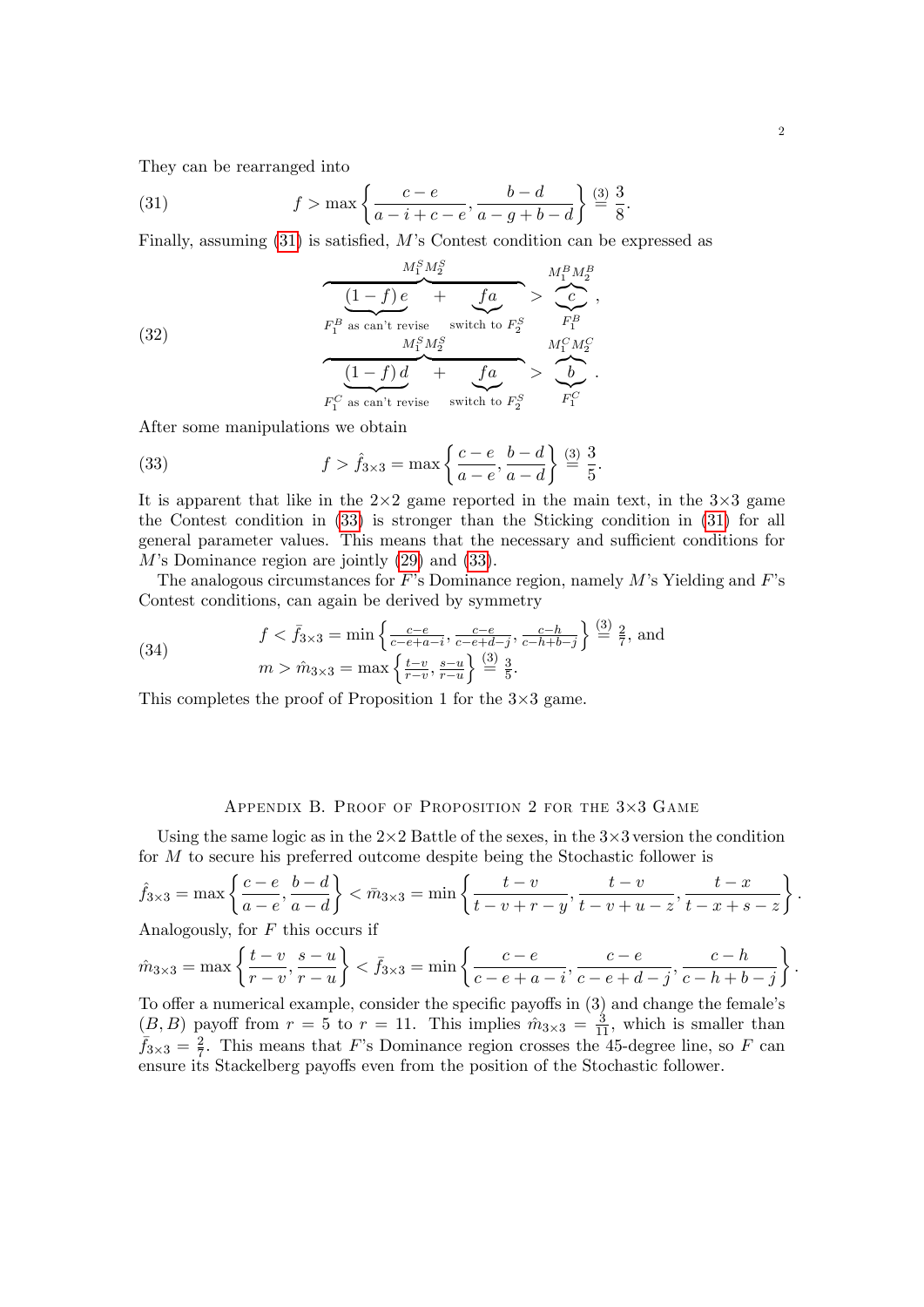

FIGURE 1. Equilibrium regions in the  $3\times3$  Battle of the sexes under Stochastic leadership, featuring revision probabilities  $m$  and  $f$ . The reported numerical thresholds apply for the specific payoffs in  $(3)$ .

## APPENDIX C. PROOF OF PROPOSITION 3 FOR THE 3×3 GAME

Let us now examine the  $3\times3$  Stag hunt, focusing again on M's Dominance region.  $F$ 's Yielding condition is composed of the following (35)

$$
\frac{\left(1-m\right) \mathcal{R}}{\displaystyle\mu_{2}^{S} \text{ as can't revise}} + \underbrace{m \mathcal{Z}}_{\text{switch to } M^{H}_{2}} > \max\left\{\underbrace{\frac{F_{2}^{H}}{\displaystyle(1-m)\, \mathcal{T}} + \underbrace{m \mathcal{W}}_{M^{S}_{2}} \text{, } \frac{\left(1-m\right) \mathcal{S}}_{M^{S}_{2}} + \underbrace{m \mathcal{Y}}_{M^{S}_{2}} \text{),}}_{\text{switch to } M^{H}_{2}} \right\},
$$
\n
$$
\underbrace{\frac{F_{2}^{S}}{\displaystyle(1-m)\, \mathcal{R}} + \underbrace{m \mathcal{X}}_{M^{B}_{2}} > \max\left\{\underbrace{\frac{F_{2}^{H}}{\displaystyle(1-m)\, \mathcal{T}} + \underbrace{m \mathcal{V}}_{M^{S}_{2}} \text{, } \frac{F_{2}^{B}}{\displaystyle M^{S}_{2}} \text{, } \frac{F_{2}^{B}}{\displaystyle M^{S}_{2}} \text{, } \frac{F_{2}^{B}}{\displaystyle M^{S}_{2}} \right\}}_{\text{in } M^{B}_{2}}.
$$

<span id="page-2-0"></span>Rearranging and combining these inequalities implies (36)

$$
m < \min\left\{\frac{\mathcal{R}-\mathcal{T}}{\mathcal{R}-\mathcal{T}+\mathcal{W}-\mathcal{Z}}, \frac{\mathcal{R}-\mathcal{S}}{\mathcal{R}-\mathcal{S}+\mathcal{Y}-\mathcal{Z}}, \frac{\mathcal{R}-\mathcal{T}}{\mathcal{R}-\mathcal{T}+\mathcal{V}-\mathcal{X}}, \frac{\mathcal{R}-\mathcal{S}}{\mathcal{R}-\mathcal{S}+\mathcal{U}-\mathcal{X}}\right\}.
$$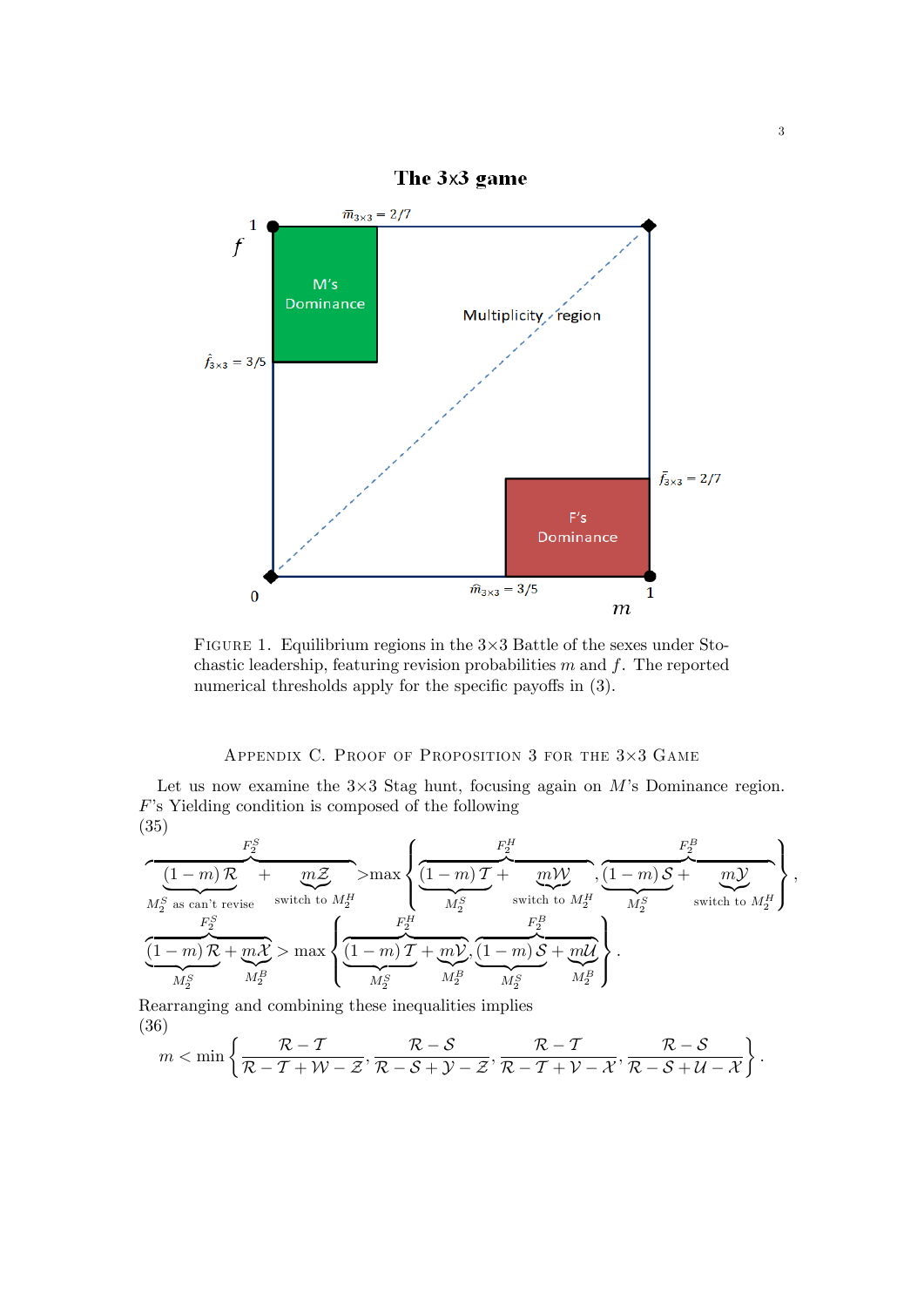Using  $(17)$  suggests that the first, second and fourth fractions in  $(36)$  can be the smallest, which means we can streamline it as

<span id="page-3-0"></span>(37) 
$$
m < \bar{m}_{3\times 3}^{SH} = \min \left\{ \frac{\mathcal{R} - \mathcal{T}}{\mathcal{R} - \mathcal{T} + \mathcal{W} - \mathcal{Z}}, \frac{\mathcal{R} - \mathcal{S}}{\mathcal{R} - \mathcal{S} + \mathcal{Y} - \mathcal{Z}}, \frac{\mathcal{R} - \mathcal{S}}{\mathcal{R} - \mathcal{S} + \mathcal{U} - \mathcal{X}} \right\} \stackrel{(15)}{=} \frac{1}{2}.
$$

Moving backwards and assuming  $(37)$  is satisfied M's Sticking condition can be written as

(38) 
$$
\frac{M_2^S}{F_2^H} + f\mathcal{A} > \max \left\{ \underbrace{\frac{M_2^H}{(1-f) \mathcal{G} + f\mathcal{C}}}_{F_2^H}, \underbrace{\frac{M_2^B}{(1-f) \mathcal{G} + f\mathcal{C}}}_{F_2^H}, \underbrace{\frac{M_2^B}{F_2^H}}_{F_2^S}, \underbrace{\frac{M_2^B}{F_2^H}}_{F_2^B}, \underbrace{\frac{M_2^B}{F_2^B}}_{F_2^B}, \underbrace{\frac{M_2^B}{F_2^B}}_{F_2^B}, \underbrace{\frac{M_2^B}{F_2^B}}_{F_2^B}, \underbrace{\frac{M_2^B}{F_2^B}}_{F_2^B} \right\}.
$$

Combining them implies

<span id="page-3-1"></span>(39) 
$$
f > \max \left\{ \frac{\mathcal{G} - \mathcal{J}}{\mathcal{G} - \mathcal{J} + \mathcal{A} - \mathcal{C}}, \frac{\mathcal{I} - \mathcal{J}}{\mathcal{I} - \mathcal{J} + \mathcal{A} - \mathcal{B}}, \frac{\mathcal{E} - \mathcal{H}}{\mathcal{E} - \mathcal{H} + \mathcal{A} - \mathcal{C}}, \frac{\mathcal{D} - \mathcal{H}}{\mathcal{D} - \mathcal{H} + \mathcal{A} - \mathcal{B}} \right\}.
$$

It is apparent from  $(17)$  that the first, second and fourth fractions in  $(39)$  can be binding, which allows us to reduce it to

<span id="page-3-2"></span>(40) 
$$
f > \hat{f}_{3\times 3}^{SH} = \max \left\{ \frac{\mathcal{G} - \mathcal{J}}{\mathcal{G} - \mathcal{J} + \mathcal{A} - \mathcal{C}}, \frac{\mathcal{I} - \mathcal{J}}{\mathcal{I} - \mathcal{J} + \mathcal{A} - \mathcal{B}}, \frac{\mathcal{D} - \mathcal{H}}{\mathcal{D} - \mathcal{H} + \mathcal{A} - \mathcal{B}} \right\} \stackrel{(15)}{=} \frac{1}{2}.
$$

Assuming that both  $(37)$  and  $(40)$  hold M's Contest condition is

(41) 
$$
\underbrace{\underbrace{(1-f)\mathcal{J}}_{F_1^H} + f\mathcal{A}}_{F_2^S} > \underbrace{\mathcal{J}^{M_1^H M_2^H}_{F_2^S}}_{F_2^S} \quad \text{and} \quad \underbrace{\underbrace{(1-f)\mathcal{H}}_{F_1^B} + f\mathcal{A}}_{F_1^S} > \underbrace{\mathcal{J}^{M_1^B M_2^B}_{F_2^S}}_{F_2^S}.
$$

Upon rearranging, we obtain

(42) 
$$
f > \max\left\{\frac{\mathcal{G} - \mathcal{J}}{\mathcal{A} - \mathcal{J}}, \frac{\mathcal{D} - \mathcal{H}}{\mathcal{A} - \mathcal{H}}\right\} \stackrel{(15)}{=} \frac{1}{3}.
$$

The Contest condition is always weaker than the Sticking condition, as was the case in the  $2\times 2$  Stag hunt. As such, the necessary and sufficient conditions in the  $3\times 3$  game for  $M$ 's dominance region are  $(37)$  and  $(40)$ .

Similarly, the necessary and sufficient conditions for  $F$ 's dominance region are

$$
f < \overline{f}_{3\times 3}^{SH} = \min\left\{\frac{\mathcal{A} - \mathcal{C}}{\mathcal{A} - \mathcal{C} + G - \mathcal{J}}, \frac{\mathcal{A} - \mathcal{B}}{\mathcal{A} - \mathcal{B} + \mathcal{I} - \mathcal{J}}, \frac{\mathcal{A} - \mathcal{B}}{\mathcal{A} - \mathcal{B} + \mathcal{D} - \mathcal{H}}\right\} \stackrel{(15)}{=} \frac{1}{2},
$$

and

$$
m > \hat{m}_{3\times 3}^{SH} = \max\left\{\frac{\mathcal{W} - \mathcal{Z}}{\mathcal{W} - \mathcal{Z} + \mathcal{R} - \mathcal{T}}, \frac{\mathcal{Y} - \mathcal{Z}}{\mathcal{Y} - \mathcal{Z} + \mathcal{R} - \mathcal{S}}, \frac{\mathcal{U} - \mathcal{X}}{\mathcal{U} - \mathcal{X} + \mathcal{R} - \mathcal{S}}\right\} \stackrel{(15)}{=} \frac{1}{2}.
$$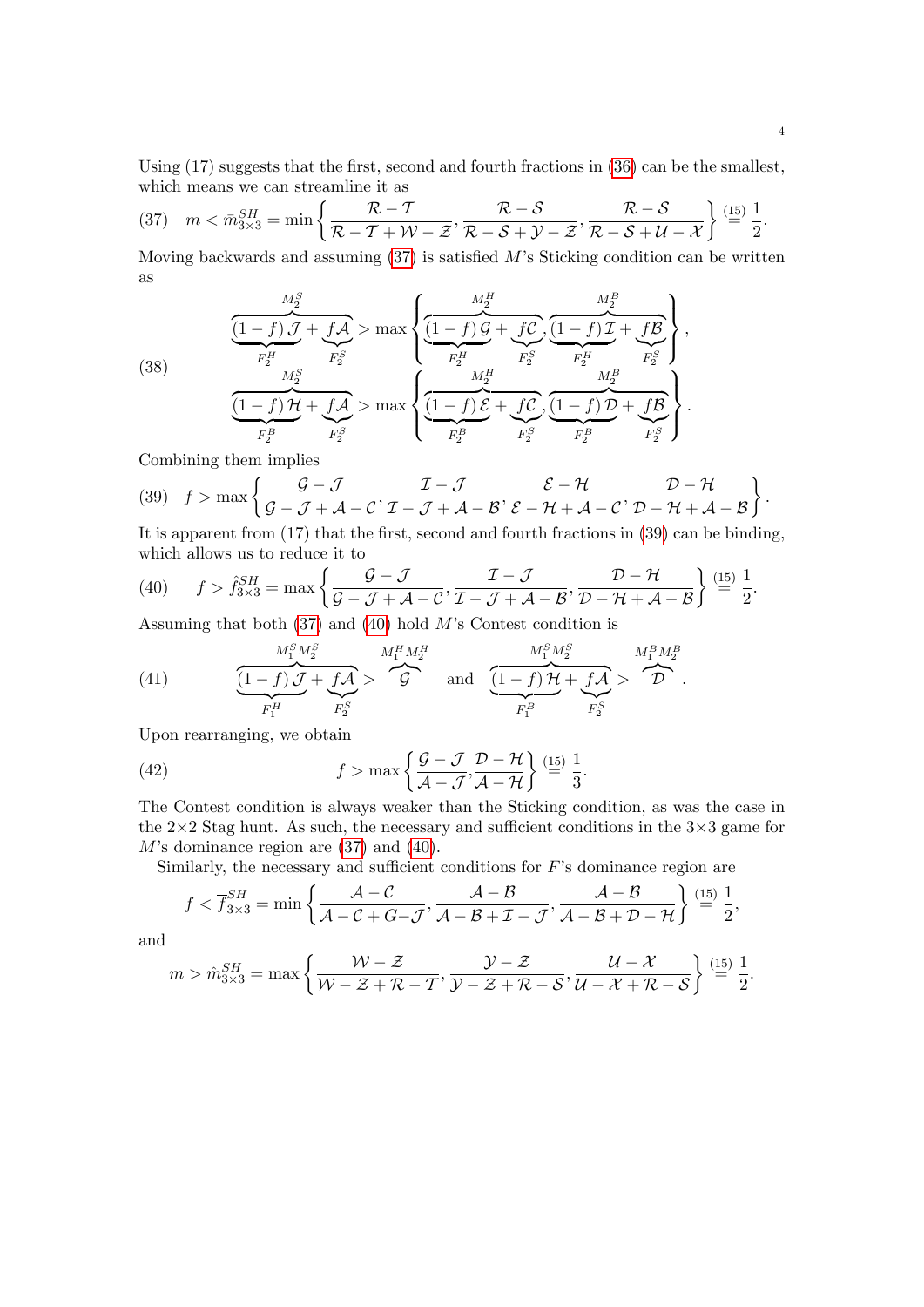The condition for  $M$ 's Dominance region to cross the 45-degree line is

$$
\begin{array}{l} \hat{f}_{3\times 3}^{SH}=\max\left\{\frac{\mathcal{G}-\mathcal{J}}{\mathcal{G}-\mathcal{J}+\mathcal{A}-\mathcal{C}},\frac{\mathcal{I}-\mathcal{J}}{\mathcal{I}-\mathcal{J}+\mathcal{A}-\mathcal{B}},\frac{\mathcal{D}-\mathcal{H}}{\mathcal{D}-\mathcal{H}+\mathcal{A}-\mathcal{B}}\right\}< \\ \bar{m}_{3\times 3}^{SH}=\min\left\{\frac{\mathcal{R}-\mathcal{T}}{\mathcal{R}-\mathcal{I}+\mathcal{W}-\mathcal{Z}},\frac{\mathcal{R}-\mathcal{S}}{\mathcal{R}-\mathcal{S}+\mathcal{Y}-\mathcal{Z}},\frac{\mathcal{R}-\mathcal{S}}{\mathcal{R}-\mathcal{S}+\mathcal{U}-\mathcal{X}}\right\}, \end{array}
$$

whereas the analogous one for  $F$ 's Dominance region is

$$
\hat{m}_{3\times 3}^{SH} = \max\left\{\frac{\mathcal{W}-\mathcal{Z}}{\mathcal{W}-\mathcal{Z}+\mathcal{R}-\mathcal{T}},\frac{\mathcal{Y}-\mathcal{Z}}{\mathcal{Y}-\mathcal{Z}+\mathcal{R}-\mathcal{S}},\frac{\mathcal{U}-\mathcal{X}}{\mathcal{U}-\mathcal{X}+\mathcal{R}-\mathcal{S}}\right\} < \frac{F_{3\times 3}^{SH}}{f_{3\times 3}^{SH}} = \min\left\{\frac{\mathcal{A}-\mathcal{C}}{\mathcal{A}-\mathcal{C}-\mathcal{J}},\frac{\mathcal{A}-\mathcal{B}}{\mathcal{A}-\mathcal{B}+\mathcal{I}-\mathcal{J}},\frac{\mathcal{A}-\mathcal{B}}{\mathcal{A}-\mathcal{B}+\mathcal{D}-\mathcal{H}}\right\}.
$$

This completes the proof of Proposition 3 for the  $3\times3$  game.

## APPENDIX D. PROOF OF PROPOSITION 4 FOR THE 3×3 GAME

Turning to the Hawk and dove game, let us again start with the conditions for  $M$ 's Dominance region in the  $3\times3$  game. The steps and intuition are again analogous to the  $2\times 2$  game (as well as to the Battle of the sexes) above. F's Yielding condition requires

(43) 
$$
\frac{F_2^D}{M_2^H} + mU > \max \left\{ \underbrace{\frac{F_2^H}{(1-m) Z + mR}}_{M_2^H}, \underbrace{\frac{F_2^G}{(1-m) Y + mS}}_{M_2^H}, \underbrace{\frac{F_2^G}{M_2^H}}_{M_2^H}, \underbrace{\frac{F_2^G}{M_2^H}}_{M_2^H}, \underbrace{\frac{F_2^G}{M_2^H}}_{M_2^H}, \underbrace{\frac{F_2^G}{M_2^H}}_{M_2^H}, \underbrace{\frac{F_2^G}{M_2^H}}_{M_2^H}, \underbrace{\frac{F_2^G}{M_2^H}}_{M_2^H}, \underbrace{\frac{F_2^G}{M_2^H}}_{M_2^H}, \underbrace{\frac{F_2^G}{M_2^H}}_{M_2^H}, \underbrace{\frac{F_2^G}{M_2^H}}_{M_2^H}, \underbrace{\frac{F_2^G}{M_2^H}}_{M_2^H}, \underbrace{\frac{F_2^G}{M_2^H}}_{M_2^H}, \underbrace{\frac{F_2^G}{M_2^H}}_{M_2^H}, \underbrace{\frac{F_2^G}{M_2^H}}_{M_2^H}, \underbrace{\frac{F_2^G}{M_2^H}}_{M_2^H}, \underbrace{\frac{F_2^G}{M_2^H}}_{M_2^H}, \underbrace{\frac{F_2^G}{M_2^H}}_{M_2^H}, \underbrace{\frac{F_2^G}{M_2^H}}_{M_2^H}, \underbrace{\frac{F_2^G}{M_2^H}}_{M_2^H}, \underbrace{\frac{F_2^G}{M_2^H}}_{M_2^H}, \underbrace{\frac{F_2^G}{M_2^H}}_{M_2^H}, \underbrace{\frac{F_2^G}{M_2^H}}_{M_2^H}, \underbrace{\frac{F_2^G}{M_2^H}}_{M_2^H}, \underbrace{\frac{F_2^G}{M_2^H}}_{M_2^H}, \underbrace{\frac{F_2^G}{M_2^H}}_{M_2^H}, \underbrace{\frac{F_2^G}{M_2^H}}_{M_2^H}, \underbrace{\frac{F_2^G}{M_2^H}}_{M_2^H}, \underbrace{\frac{F_2^G}{M_2^H}}_{M_2^H},
$$

which can be rearranged into

<span id="page-4-0"></span>(44)  
\n
$$
m < \min \left\{ \frac{W - Z}{W - Z + R - U}, \frac{W - Y}{W - Y + S - U}, \frac{W - Z}{W - Z + X - V}, \frac{W - Y}{W - Y + T - V} \right\}.
$$

Once we utilize  $(22)$  we can note that the first and fourth fractions in  $(44)$  can be the smallest of the four. The required condition can thus be simplified into

(45) 
$$
m < \bar{m}_{3\times 3}^{HD} = \min\left\{\frac{W - Z}{W - Z + R - U}, \frac{W - Y}{W - Y + T - V}\right\} \stackrel{(23)}{=} \frac{5}{8}.
$$

Assuming  $(5)$  is satisfied, M's Sticking condition requires

(46)  
\n
$$
\frac{M_2^H}{F_2^H} \longrightarrow \max \left\{ \underbrace{\frac{M_2^D}{(1-f)G} + fD}_{F_2^H}, \underbrace{\frac{M_2^D}{(1-f)G} + fD}_{F_2^H}, \underbrace{\frac{M_2^D}{F_2^H}}_{F_2^B}, \underbrace{\frac{M_2^D}{F_2^H}}_{F_2^D}, \underbrace{\frac{M_2^D}{F_2^H}}_{F_2^D}, \underbrace{\frac{M_2^O}{F_2^H}}_{F_2^D}, \underbrace{\frac{M_2^O}{F_2^H}}_{F_2^D}, \underbrace{\frac{M_2^O}{F_2^H}}_{F_2^D}, \underbrace{\frac{M_2^O}{F_2^H}}_{F_2^D}, \underbrace{\frac{M_2^O}{F_2^H}}_{F_2^D}, \underbrace{\frac{M_2^O}{F_2^H}}_{F_2^D}, \underbrace{\frac{M_2^O}{F_2^H}}_{F_2^D}, \underbrace{\frac{M_2^O}{F_2^H}}_{F_2^D}, \underbrace{\frac{M_2^O}{F_2^H}}_{F_2^D}, \underbrace{\frac{M_2^O}{F_2^H}}_{F_2^D}, \underbrace{\frac{M_2^O}{F_2^H}}_{F_2^D}, \underbrace{\frac{M_2^O}{F_2^H}}_{F_2^D}, \underbrace{\frac{M_2^O}{F_2^H}}_{F_2^D}, \underbrace{\frac{M_2^O}{F_2^H}}_{F_2^D}, \underbrace{\frac{M_2^O}{F_2^H}}_{F_2^D}, \underbrace{\frac{M_2^O}{F_2^H}}_{F_2^D}, \underbrace{\frac{M_2^O}{F_2^H}}_{F_2^D}, \underbrace{\frac{M_2^O}{F_2^H}}_{F_2^D}, \underbrace{\frac{M_2^O}{F_2^H}}_{F_2^D}, \underbrace{\frac{M_2^O}{F_2^H}}_{F_2^D}, \underbrace{\frac{M_2^O}{F_2^H}}_{F_2^D}, \underbrace{\frac{M_2^O}{F_2^H}}_{F_2^D}, \underbrace{\frac{M_2^O}{F_2^H}}_{F_2^D}, \underbrace{\frac{M_2^O}{F_2^H}}_{F_2^D
$$

which can be expressed as

$$
f > \max \left\{ \frac{G - J}{G - J + A - D}, \frac{I - J}{I - J + A - B}, \frac{E - H}{E - H + A - D}, \frac{C - H}{C - H + A - B} \right\}.
$$